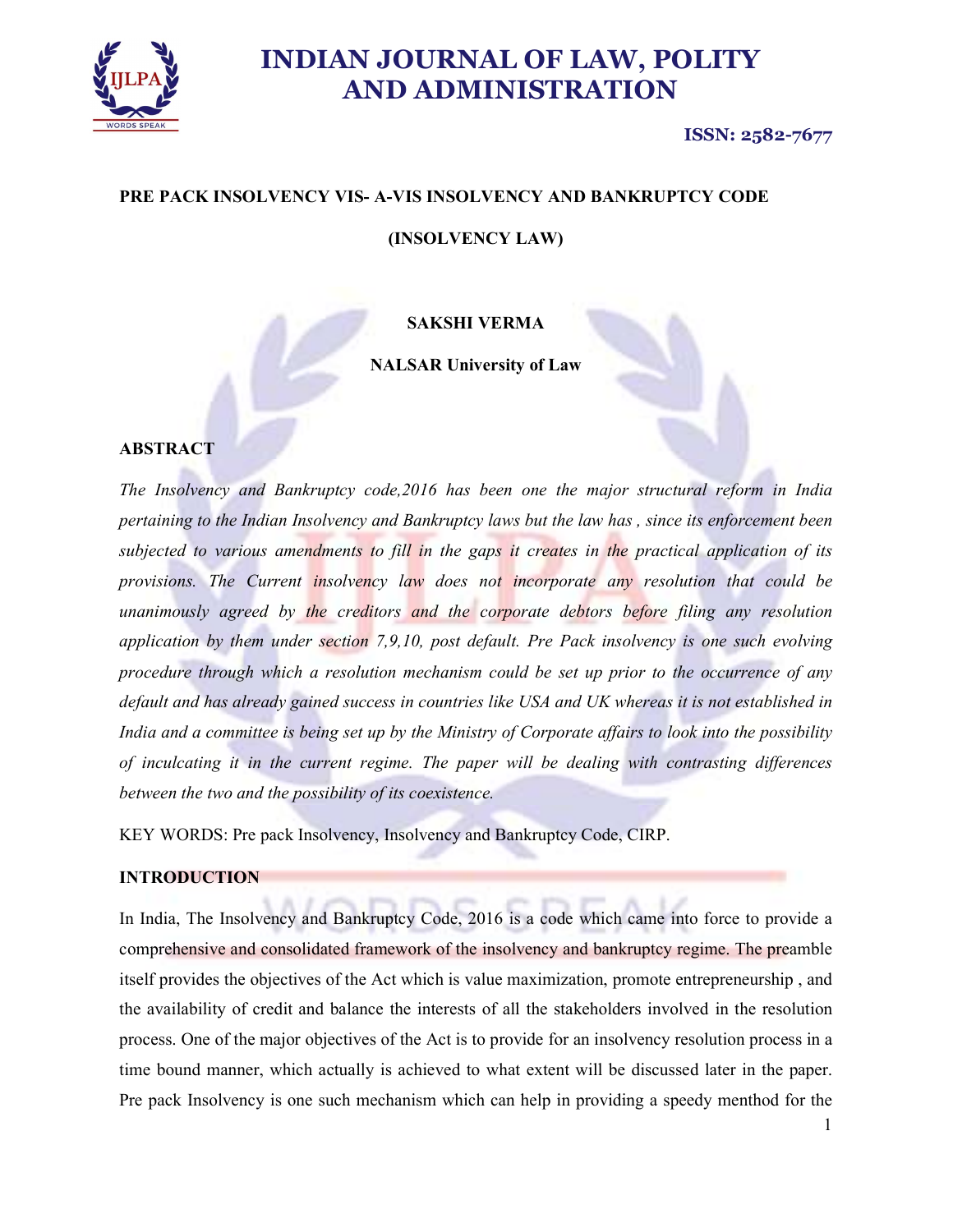

### ISSN: 2582-7677

implementation of the administrative process. If a pre-pack is introduced efficiently it can definitely maximize value by "combining the efficiency, speed, cost, and flexibility of workouts with the binding effect and structure of formal insolvency proceedings".<sup>1</sup> The pre packaged insolvency has already been very successful in the Countries like USA and UK and the countries who have adapted it into their Insolvency regime. However there are many hurdles which might come in way of the implementation of pre packs.

## WHAT IS A PRE PACK INSOLVENCY?

There are two popular methods of rescuing a financially distressed company, first being the formal insolvency proceeding and the other being the pre pack insolvency proceeding which involves a private/informal arrangement between the corporate debtor and creditors and a restructuring plan agreed by all are then executed via judicial process. It is a hybrid mechanism and a blend of private and judicial processes. This process can be initiated either before the default or after the default or potential event of default has occurred.

# THERE ARE SOME ADVANTAGES OF PRE PACKS DISCUSSED BELOW (IN RELATION TO IBC)

- Speed is undoubtedly the most attractive feature of a pre pack insolvency. Under the current regime of insolvency law which involves a stressed company to go through a 330 days long procedure of corporate insolvency resolution process , is usually longer than the period due to some exceptions which are as follows:
- 1. The period of 68 days of lockdown, due to the COVID- 19 outbreak has been exempted from the calculation of the total number of days for any task that was hampered owing to the lockdown.
- 2. In the case of Quinn Logistics India Pvt Ltd, Vs. Mark Soft Tech Pvt. Ltd<sup>2</sup>, the NCLAT laid down a principle stating that the period of stay shall be excluded while reckoning the 330 days if the CIRP is set aside by the Appellate Tribunal or order of the Appellate Tribunal is reversed by the Hon'ble Supreme Court, and corporate insolvency resolution process is restored.

 <sup>1</sup> Designing Framework for Pre Packaged Insolvency Resolution in India, Some Ideas for Reform, Vidhi Centre for Legal Policy, Feb 2020 https://vidhilegalpolicy.in/wp-content/uploads/2020/02/Report-on-Pre-Packaged-Insolvency-Resolution.pdf<br><sup>2</sup>Quinn Logistics India Pvt Ltd, Vs. Mark Soft Tech Pvt. Ltd (2018) 208 CompCas 0432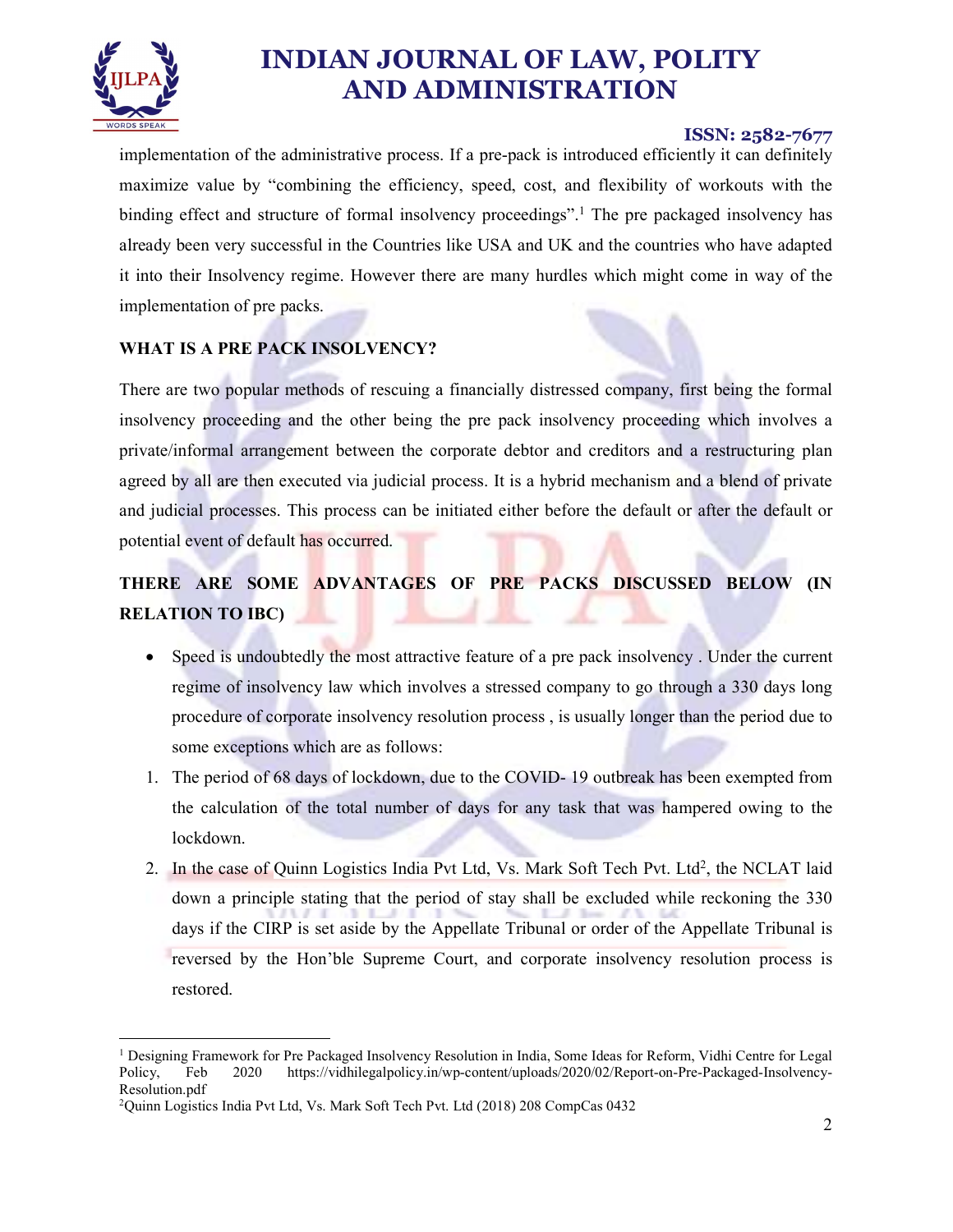

### ISSN: 2582-7677

3. In another case of In Committee of Creditors of Essar Steel India Limited Vs. Satish Kumar Gupta & Ors,<sup>3</sup>, the Hon'ble Supreme Court noted that if the Appellate Authority is of the opinion that that only a short period is needed beyond the 330 days to complete the CIRP and that it would be in the interest of all stakeholders for the corporate debtor to be put back on its feet instead of being liquidated; and further that the time taken in legal proceedings was largely due to factors that could not be ascribed to the litigants and the delay or a large part thereof being attributable to the tardy process of the AA and/or the NCLAT itself, there could be given an extension beyond 330 days.

According to the data produced by the Insolvency and bankruptcy board of India , there are around 277 CIRPs which have yielded resolution plans by the end of September, 2020 took an average of 433 days ( 384, after excluding the time excluded by the Adjudicating Authority) for the conclusion of the whole process.<sup>4</sup> On the other hand under the pre pack the resolution plan is supposed to be submitted to the adjudicating authority within 90 days of the pre pack commencement date.<sup>5</sup>

The pre pack is indeed a comparatively cheaper process than the current Corporate Insolvency Resolution Process. Under the pre pack , since the corporate debtor is in the possession of the existing management of the company, it avoids the cost related to the disruption of business as the management is not shifted to the IPR and due the confidentiality of the process until the commencement of formal procedure, it reduces the indirect costs in terms of the loss of reputation of the business. On the other hand the total cost involved under the current insolvency process includes the fee payable to the insolvency resolution professional, to the valuers, fee payable to the legal, audit, accounting and finance and any other professional, expenses related to public announcement, expenses pertaining to litigation, other related expenses etc. Even the government recognizes that a pre pack insolvency may help in cost reduction (litigation costs and delays) and may decongest the

 <sup>3</sup>Committee of Creditors of Essar Steel India Limited Vs. Satish Kumar Gupta & Ors, 2019 SCC OnLine SC 1478

<sup>4</sup> The quarterly news letter of Insolvency and Bankruptcy Board of India, Vol. 16 (July-september), https://www.ibbi.gov.in/uploads/publication/411436dab58c1265aacb015b6b43a215.pdf

<sup>&</sup>lt;sup>5</sup> Report of the Sub-Committee of the Insolvency Law Committee on Pre-packaged Insolvency Resolution Process, Ministry of Corporate Affairs, (October, 2020) https://ibbi.gov.in/uploads/whatsnew/34f5c5b6fb00a97dc4ab752a798d9ce3.pdf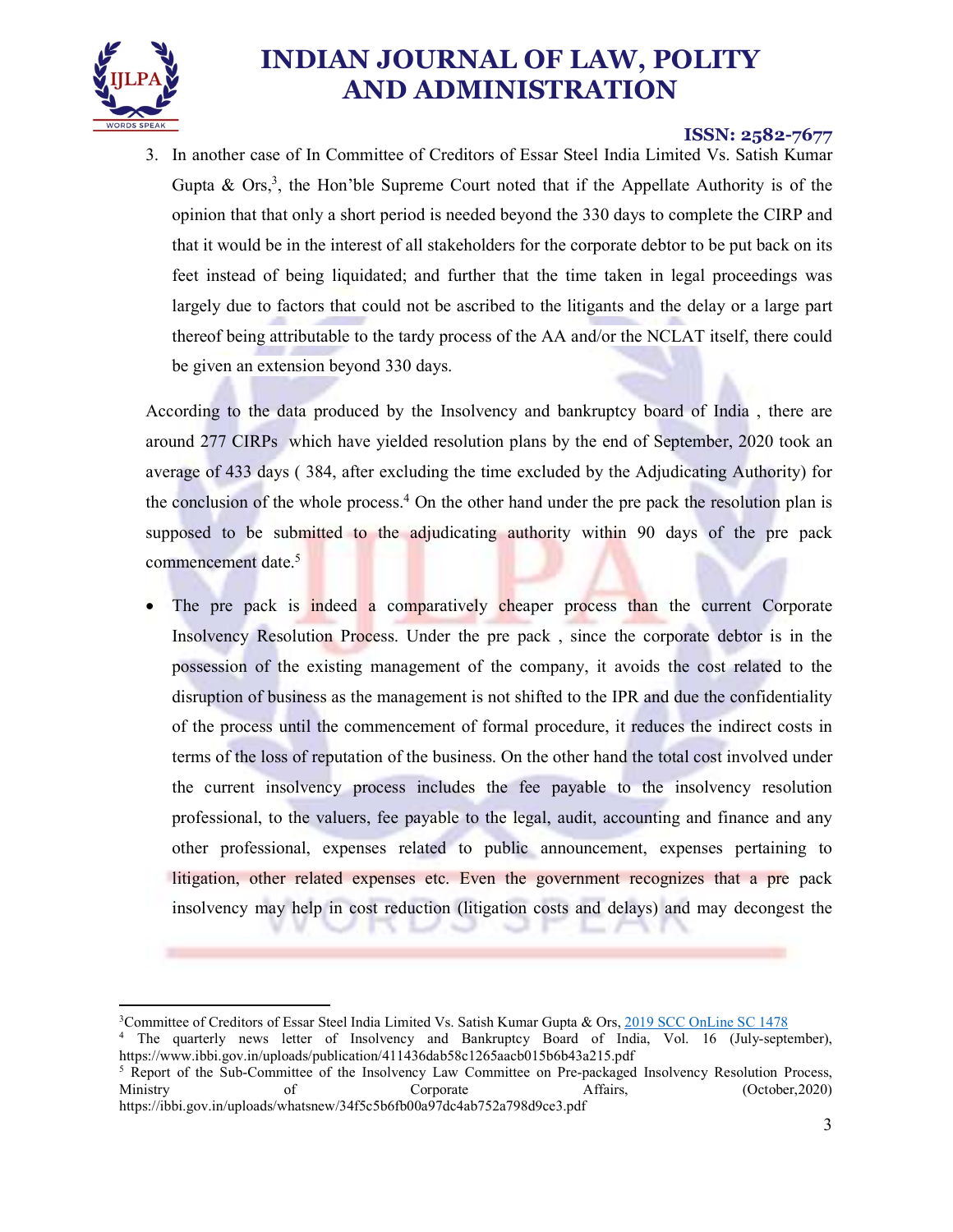

ISSN: 2582-7677

overburdened tribunals/courts.6

- The pre packs are considered confidential in comparison to open bids and therefore the depreciation of the value on account of CIRP which decreases the returns for the creditor does not happen in the pre pack insolvency procedure.
- It is notable that there are certain exemptions like that of securities law requirements which is provided in statutory schemes like Insolvency and Bankruptcy Code,2016 which obviously increases the certainty regarding the implementation of the plan but for these exemptions to be provided in a private restructuring it is important for the process to be approved by the adjudicating authority. The perfect practical example to explain this is the failure of the Jet Airway's out of court resolution process, where it initiated the negotiations with the Ethiad airways prior to the default but due to the non acceptance of the waiver claimed by the airlines, the deal could not materialize. This hadn't been the scenario if the same waiver was claimed in the resolution plan under the code. It is therefore necessary to give the private restructuring, some properties of formal procedure for being able to get the fruits of certainty in the implementation. Pre pack is that hybrid framework which if given a statutory status could be perfect mix of both.7

### CONNECTED PARTY PARTY/ PROMOTERS

The biggest hurdle which comes in way of pre packs is the bar which Section 29A, IBC ,20168 creates for the promoters, managers (connected parties) who have non performing assets from being the resolution applicants and thereby preventing to open gates for phoenixing. The bar was not a part of the statute ab initio, it rather was introduced via the Amendment Act of 2017 when it was realised that the promoters/connected party could not be allowed to buy back the company at notably discounted rates and have a second bite to the cherry. This has the potential of hampering the implementation of a pre pack as the negotiating process necessarily involves the presence of directors and promoters being the representative of the corporate debtor. The bar within the section is twofold, firstly, as has been already discussed above and secondly, that the management's participation in the insolvency proceedings (even when they do not intend to take part in the bidding

 <sup>6</sup> Monthly Newsletter, Ministry of Corporate Affairs, Government of India (Vol. 13Z, November 2018); the Ministry of Corporate Affairs has also sought public comments on, inter alia, pre-packaged insolvency resolution process under the Code.<br> $\frac{7}{7}$  Supra note 1 at 2

<sup>&</sup>lt;sup>8</sup> The Insolvency and Bankruptcy Code, 2016, No. 31, Act of Parliament, 2016 (India)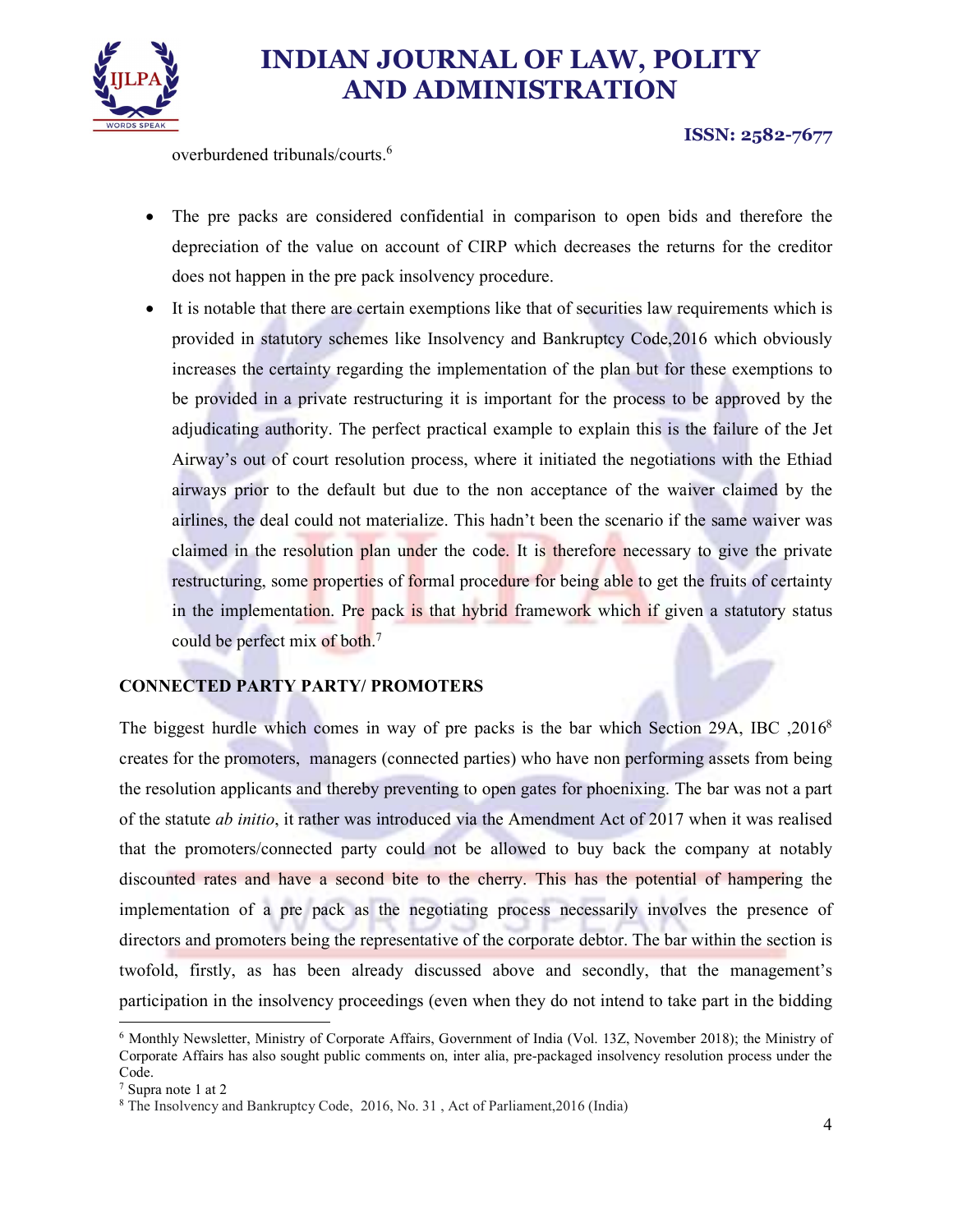

### ISSN: 2582-7677

process). The Supreme Court in the case of Chitra Sharma v Union of India<sup>9</sup> has categorically said that section 29A prohibits the promoter of the corporate debtor from submitting any resolution plan and also disallowed the corporate debtor from entering into a master restructuring plan which was accepted by all the creditors. Under the IBC, the current management of the company which is going into a resolution process is substituted with that of the committee of creditors by the IRP whereas this is not the case with a pre pack however there are suggestions for the voluntary involvement of IRP to ensure a fair price deal to the creditors.

A blanket ban on the promoters/connected party as a class can lead to hampering of entrepreneurship, especially in times of covid when the economy is sluggish, even the prospective resolution applicants (other than Asset Restructuring Companies) would first like to secure themselves before they bid for others.10 This could in turn reduce the bidding amounts and further affect the creditors. According to a data released by the Insolvency and Bankruptcy Board of India since the commencement of the Act from on December 1, 2016 around a total of 4008 CIRPs have commenced by the end of September, 2020 , out of which 291 have been withdrawn;, 473 have been closed on appeal or review or settled; 1025 have ended in orders for liquidation and 277 have ended in approval of resolution plans, more than  $60\%$  of the CIRPs have resulted into liquidation.<sup>11</sup> The experts attribute the comparatively high number of liquidation cases with the lack of investor interest in stressed assets. Considering this, eliminating the connected party can actually be counterproductive, as in some cases specially those where the inability of the company to repay its debts can be attributed to external factors, such as sluggish growth in a particular sector of the economy, temporary cash flow mismatch, extraordinary situations like pandemic etc. In UK, after the recommendation of the graham committee, pre pack pool was adopted where a pool of independent people with expertise in business are set up in order to assess and give an opinion upon a proposed pre-pack sale to a "connected person", however a purchaser may also provide a voluntary viability review statement. This can ensure the regulation of the sphere of connected parties. With the strong stance taken by the legislature and the judiciary, regarding the connected party involvement in the resolution of the corporate debtor , it can be said that the position is going to be the same in case of pre packs.

<sup>&</sup>lt;sup>9</sup>Chitra Sharma v Union of India, W.P. (C) 744 of 2017

<sup>10</sup>Samrat Sharma, why are liquidation cases under IBC rising?, Financial Express, (Sep 8,2020, 6;11 PM) https://www.financialexpress.com/industry/why-are-liquidation-cases-under-ibc-rising-haircut-becomes-new-fear-forcreditors-interview/2078027/ 11Supra note 4 at 3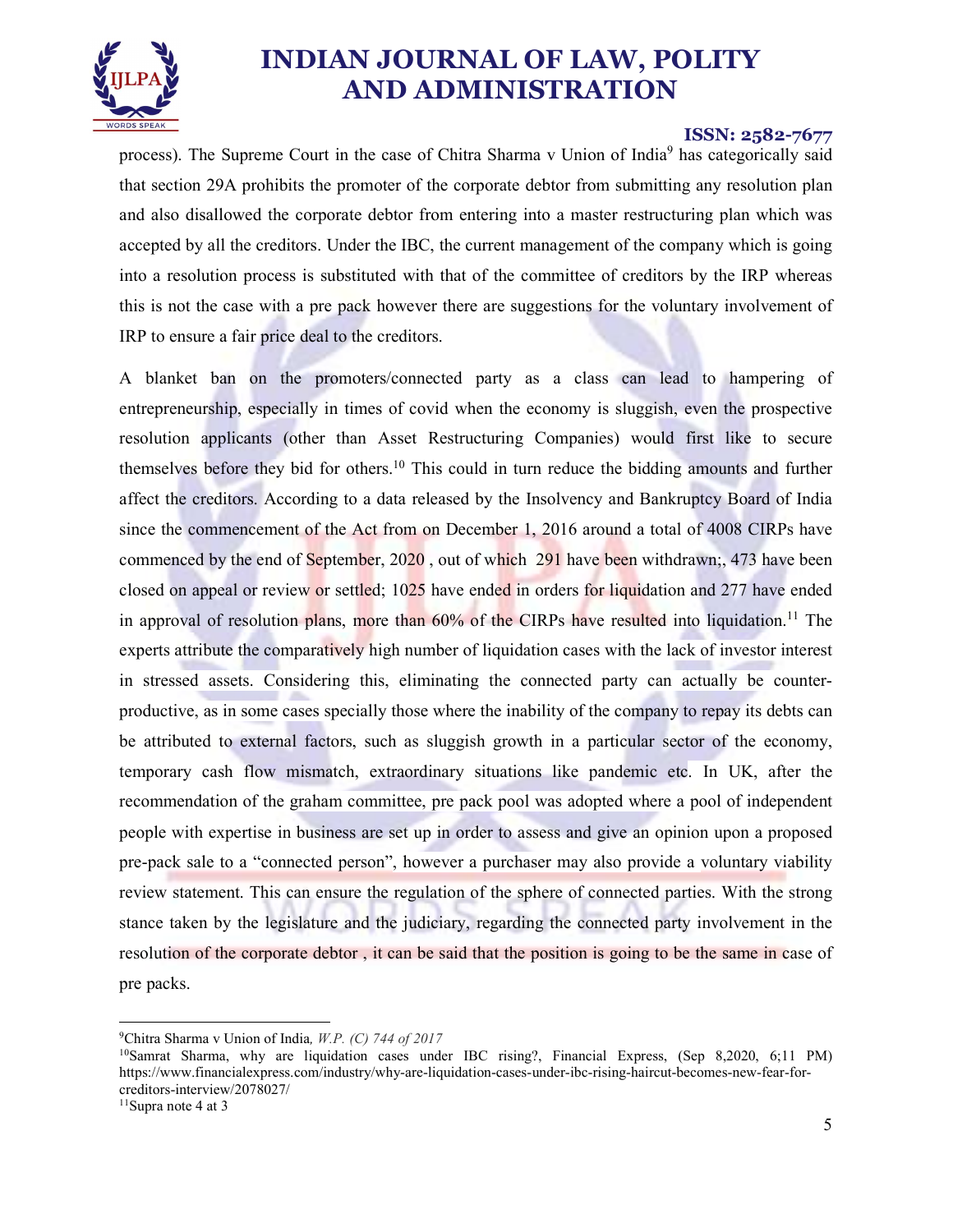

# CREDITOR's ROLE

#### ISSN: 2582-7677

The creditors of the corporate debtor play a very crucial role under the corporate rescue mechanism. The code provides ample protection to the creditors, wide range of protection is given to the creditors ranging from- to form committee of creditors who take part in the negotiation (financial creditors) to given priority under the payment waterfall mechanism. The resolution professional makes sure that the interest of all the stakeholders of the corporate debtor is protected. On the other hand the pre pack is a debtor run process, where the debtor is in the control of the existing management therefore the benefits given under the IBC to the creditors is more attractive than a typical pre pack and thus the legislature needs to take special care in preventing the harassment of the creditors at the hands of the debtor.

In the Indian context, if the moratorium is not implemented under the pre pack then it would lead to the possibility of the creditors enforcing their remedies outside of the pre pack negotiation. Also if the creditors are highly dissatisfied then they may also go to the NCLT for the initiation of CIRP under the Code which would hold the whole process of pre pack as a futile exercise. The heterogeneity of creditors would make it difficult to achieve the desired goal. Therefore in India, a moratorium period applicable to the pre pack would help in dealing with such issues. In view of the same the Sub-Committee of the Insolvency Law Committee has recommended that, a moratorium should be made applicable from the pre pack commencement date till the closure or termination of the process. If the government accepts the recommendation, then it would be a bane for the creditors who fears the actions of the other creditors.

### CO EXISTENCE OF BOTH THE PROCESSES

In India it is feasible to blend the aspects of the IBC with corporate rescue tools like pre pack, prior to initiating a CIRP. It has been recommended by the sub-committee that formal procedure of the pre pack should be carried out under the legislative umbrella and the informal part be left to the best practices. It also said that , for an effective pre pack to take place, it is important to get it introduced under the code with necessary checks and balances.<sup>12</sup> It is to be noted that the current insolvency regime of the country is not fully unaware and devoid of the features of pre pack , in fact under section 12A of the IBC , the withdrawal of the application can be sought after the application admitted under section 7,9 or 10 , when an applicant makes an application which has an approval of

 <sup>12</sup> Supra Note 5 at 3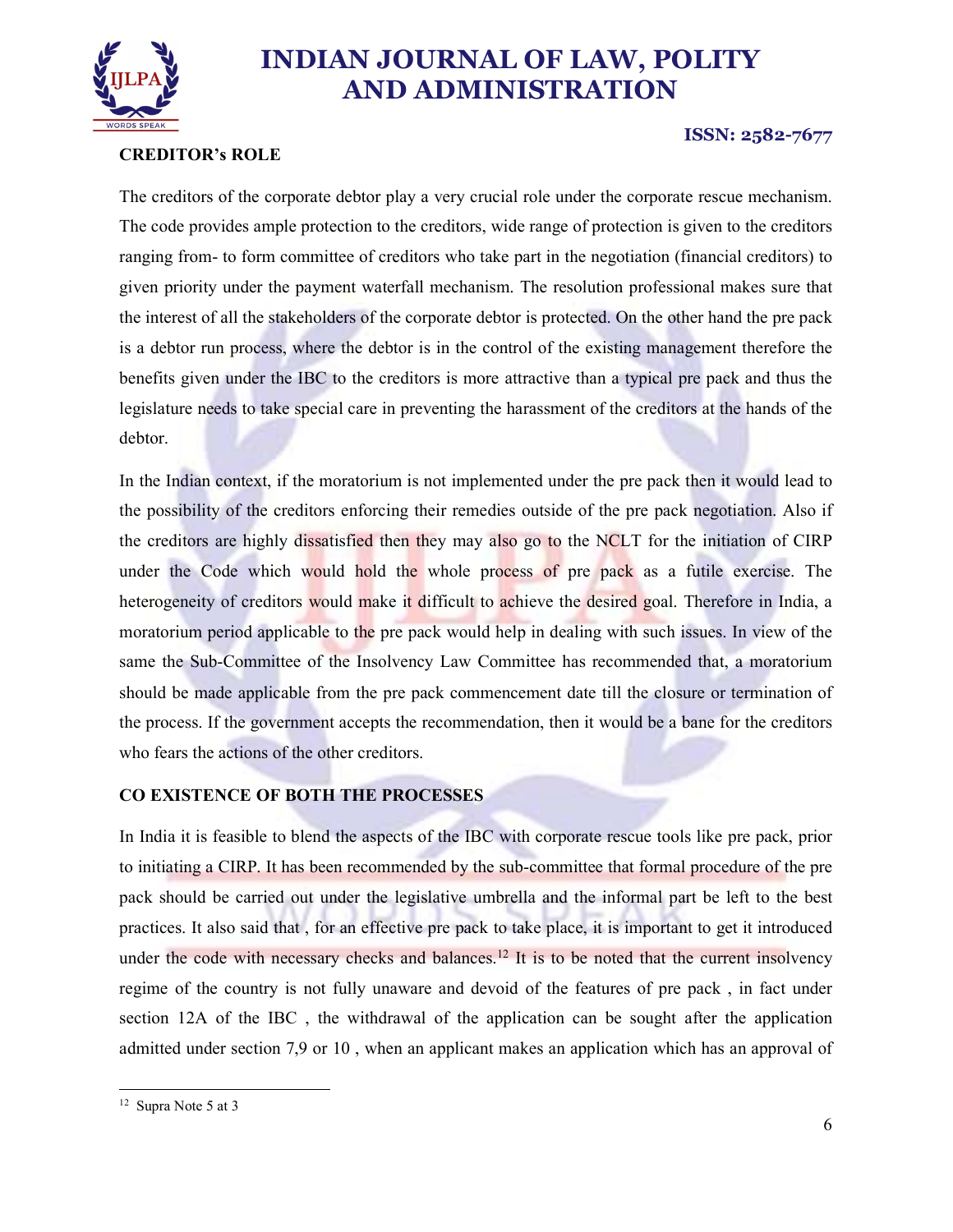

#### ISSN: 2582-7677

ninety percent voting share of the committee of creditors. The Supreme Court and the NCLT/NCLAT has also given its approval to such a withdrawal where the other settlement seems to be a better alternative in relation to the resolution plan. The validity of pre pack has been an extensively debated by the Bankruptcy Law Reforms Committee and the committee insisted on the intervention by the NCLT which is mandatory as the Indian market is not developed enough to allow out of court restructuring. 13 In 2018 the approval given by NCLT, to the out of court settlement in case of Binani Cements Insolvency added fuel to the pre pack debate. However the same was struck down by the Supreme Court. In the infamous case of Standard Chartered Bank v Essar Steel Ltd<sup>14</sup>,<br>essar raised an issue that the CIRP application should not be entertained by the AA, as there was an ongoing discussion regarding the restructuring with its lenders. The NCLT rejected the contention and noted that that the CIRP does not require the ongoing discussion to be withdrawn as it could later form the basis of the resolution plan under the Code. Therefore the code seems wide enough to include within its boundary, the possibility of negotiating a resolution plan as a pre pack. It is worth considering "project sashakt", which was an initiative introduced by the central government. The project suggests for an approach of bringing the financial institutions and banks together which are dealing with the stressed assets , by way of an inter creditor agreement. The resolution approach to be adopted in respect of the asset depends on the size of the stressed assets, enabling a better price discovery and a comparatively quicker turnaround of assets. If the resolution cannot be completed in 180 days, the stressed assets would be subjected to the CIRP process under the Code. A pre pack in some ways is similar with this scheme, as the recommendation of the sub Committee also points out that if the pre pack fails then it would be subjected to the CIRP. Therefore it can be said that the terms of a pre pack can be promptly implemented as a resolution plan under the Code and hence it could work along the lines of the basic structure of CIRP.

#### **CONCLUSION**

There are few challenges in way of pre pack implementation in India , however the same can be worked out with a proper legislative arrangement. The sub-committee in its report has negated the scope of a complete legislation on the subject due to many reasons such as limited human foresight, ambiguities of the language and higher cost associated with the entire birth cycle of law.15 It has to

<sup>&</sup>lt;sup>13</sup> Bankruptcy Law Reform Committee, The Interim Report of the Bankruptcy Law Reform Committee, Ministry of Finance 79 (Feb. 2015), https://www.finmin.nic.in/sites/default/files/Interim\_Report\_BLRC\_0.pdf <sup>14</sup> Standard Chartered Bank v Essar Steel Ltd,IB No. 39/7/NCLT/AHM/2017 <sup>15</sup> Supra Note 5 at 3